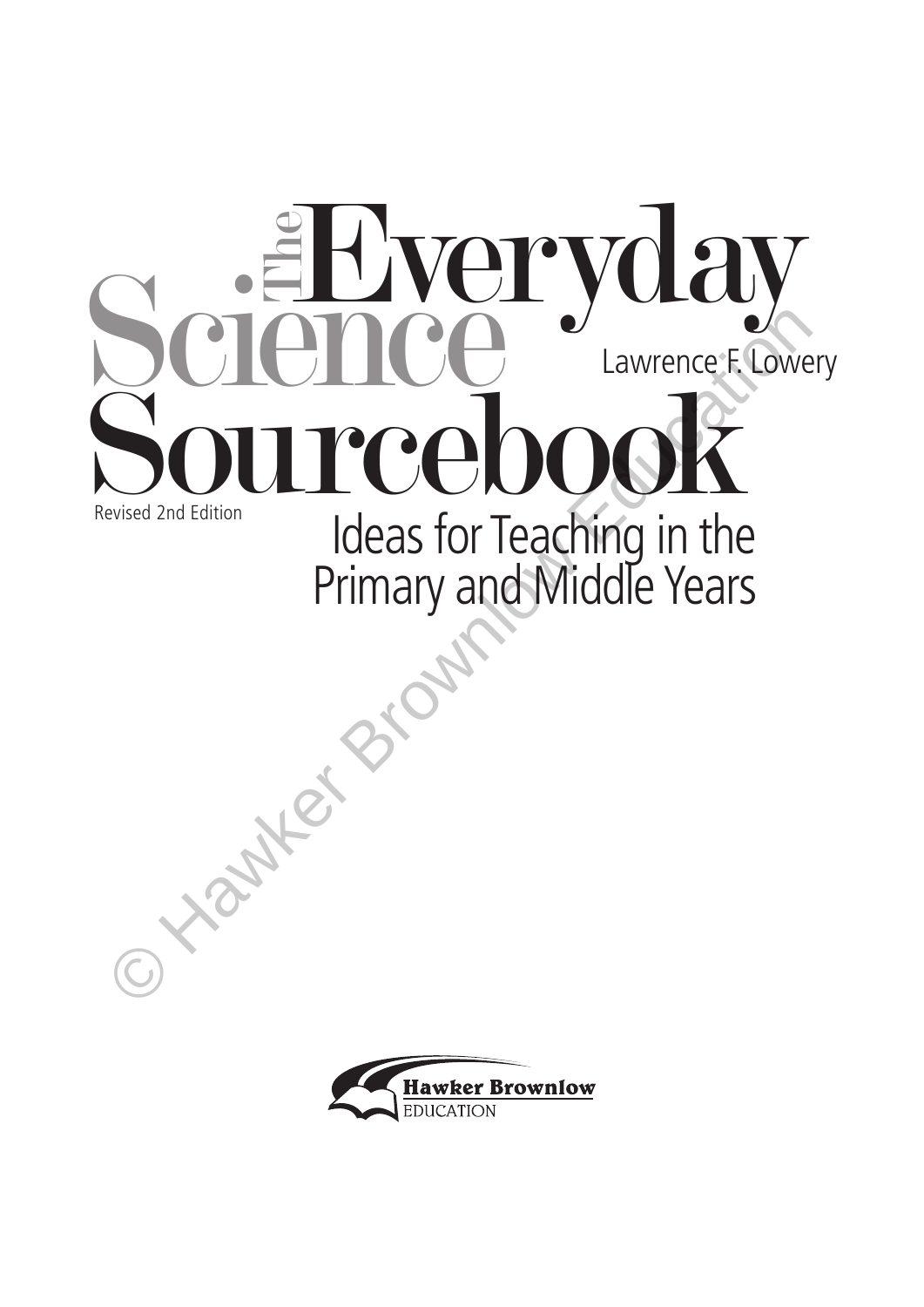## Table of Contents

|     |                                               |                                                                    | ….xvii  |
|-----|-----------------------------------------------|--------------------------------------------------------------------|---------|
|     |                                               |                                                                    | xxxi    |
|     |                                               |                                                                    | .xxxiii |
|     | <b>Entry Section</b>                          |                                                                    |         |
| 110 | 112 Interactions 14                           | 152 Interactions 100                                               |         |
|     |                                               | 153 Theory 107<br>154 Applications  108                            |         |
|     |                                               |                                                                    |         |
|     | 131 Characteristics 46<br>132 Interactions 55 | 161 Characteristics  111<br>162 Interactions 118<br>163 Theory 133 |         |
|     | 141 Characteristics 65<br>142 Interactions 77 | 164 Applications  142                                              |         |

### Entry Section

|     |                                                 | 150 |                                                                          |  |
|-----|-------------------------------------------------|-----|--------------------------------------------------------------------------|--|
|     | 112 Interactions 14                             |     | 151 Characteristics  91<br>152 Interactions 100                          |  |
|     |                                                 |     | 154 Applications  108                                                    |  |
|     |                                                 | 160 |                                                                          |  |
| 130 | 131 Characteristics 46                          |     | 161 Characteristics 111<br>162 Interactions 118<br>164 Applications  142 |  |
|     | 140 Earth Science 65<br>141 Characteristics  65 |     |                                                                          |  |
|     |                                                 |     |                                                                          |  |

| 150 |                          |  |
|-----|--------------------------|--|
| v.  | 151 Characteristics  91  |  |
| b.  | 152 Interactions 100     |  |
|     |                          |  |
|     | 154 Applications  108    |  |
|     |                          |  |
| 160 |                          |  |
|     | 161 Characteristics  111 |  |
|     | 162 Interactions 118     |  |
|     |                          |  |
|     | 164 Applications  142    |  |

## 200–299 Organic Matter .............................................147

| 211 Characteristics 148 |  |
|-------------------------|--|
|                         |  |
|                         |  |

221 Characteristics ................... 166 222 Interactions ........................ 176

| 230 Other Organisms 186<br>231 Characteristics 186<br>232 Interactions 193 |  |
|----------------------------------------------------------------------------|--|
| 241 Characteristics 197<br>242 Interactions 202<br>244 Applications  214   |  |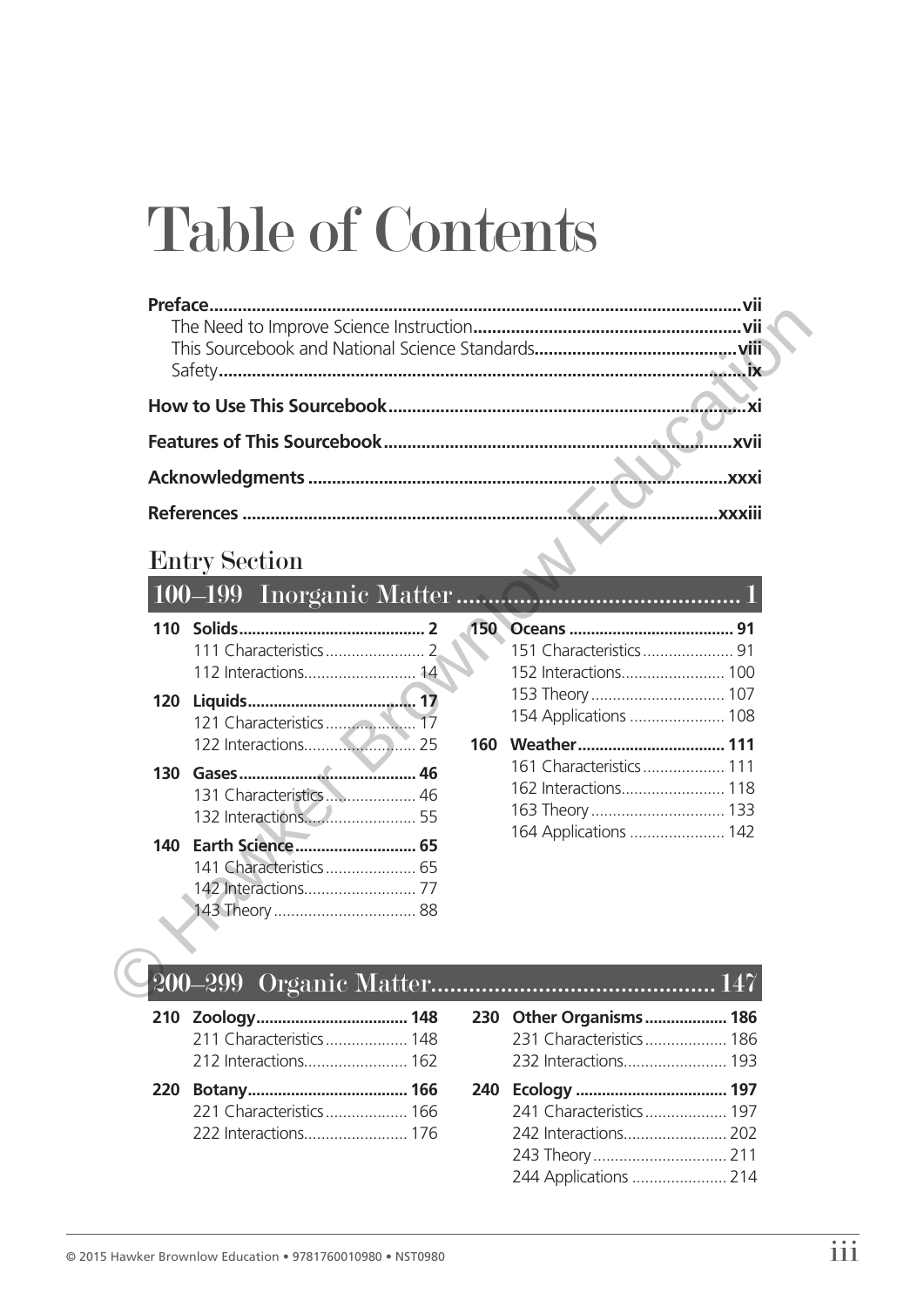### 300–399 Energy ............................................................219

| 219 |                                                                             |            |     |                                                                                                                     |             |  |
|-----|-----------------------------------------------------------------------------|------------|-----|---------------------------------------------------------------------------------------------------------------------|-------------|--|
| 310 | 311 Characteristics  220<br>312 Interactions 227<br>314 Applications  239   | 220        | 340 | Heat<br>341 Characteristics                                                                                         | 293<br>.293 |  |
| 320 | 321 Characteristics 240<br>322 Interactions 244<br>324 Applications  263    | 240        |     | 350 Electricity  319<br>351 Characteristics  319<br>352 Interactions 321<br>353 Theory 337<br>354 Applications  341 |             |  |
| 330 | 331 Characteristics<br>332 Interactions                                     | 268<br>273 | 360 | Magnetism  345<br>361 Characteristics 345<br>362 Interactions 347<br>364 Applications  360                          |             |  |
|     |                                                                             |            |     |                                                                                                                     |             |  |
| 410 | Atoms and Molecules  364<br>411 Characteristics 364<br>412 Interactions 369 |            |     | 420 Astronomy 377<br>421 Characteristics 377<br>422 Interactions 393<br>423 Theory  399                             |             |  |
|     | 500–599 Technology and Engineering                                          |            |     |                                                                                                                     |             |  |

| 340 |                          |  |
|-----|--------------------------|--|
|     |                          |  |
|     |                          |  |
|     |                          |  |
|     | 344 Applications  318    |  |
| 350 | <b>Electricity  319</b>  |  |
|     | 351 Characteristics 319  |  |
|     | 352 Interactions 321     |  |
|     |                          |  |
|     | 354 Applications  341    |  |
| 360 | <b>Magnetism  345</b>    |  |
|     | 361 Characteristics  345 |  |
|     | 362 Interactions 347     |  |
|     | 363 Theory  359          |  |
|     | 364 Applications  360    |  |

### 400–499 Inference Models ...........................................363

| 410 Atoms and Molecules  364 |  |
|------------------------------|--|
| 411 Characteristics 364      |  |
| 412 Interactions 369         |  |
|                              |  |

| 420 Astronomy 377       |  |
|-------------------------|--|
| 421 Characteristics 377 |  |
| 422 Interactions 393    |  |
| 423 Theory  399         |  |

| 500–599 Technology and Engineering 403                                       |                                                                                |  |
|------------------------------------------------------------------------------|--------------------------------------------------------------------------------|--|
| - 510 Machines  404<br>511 Simple Machines  404<br>512 Complex Machines  424 | 530 Transportation  435<br>531 Simple Vehicles 435<br>532 Complex Vehicles 436 |  |
| 520 Communications 427<br>521 Simple Devices  427<br>522 Complex Devices 430 |                                                                                |  |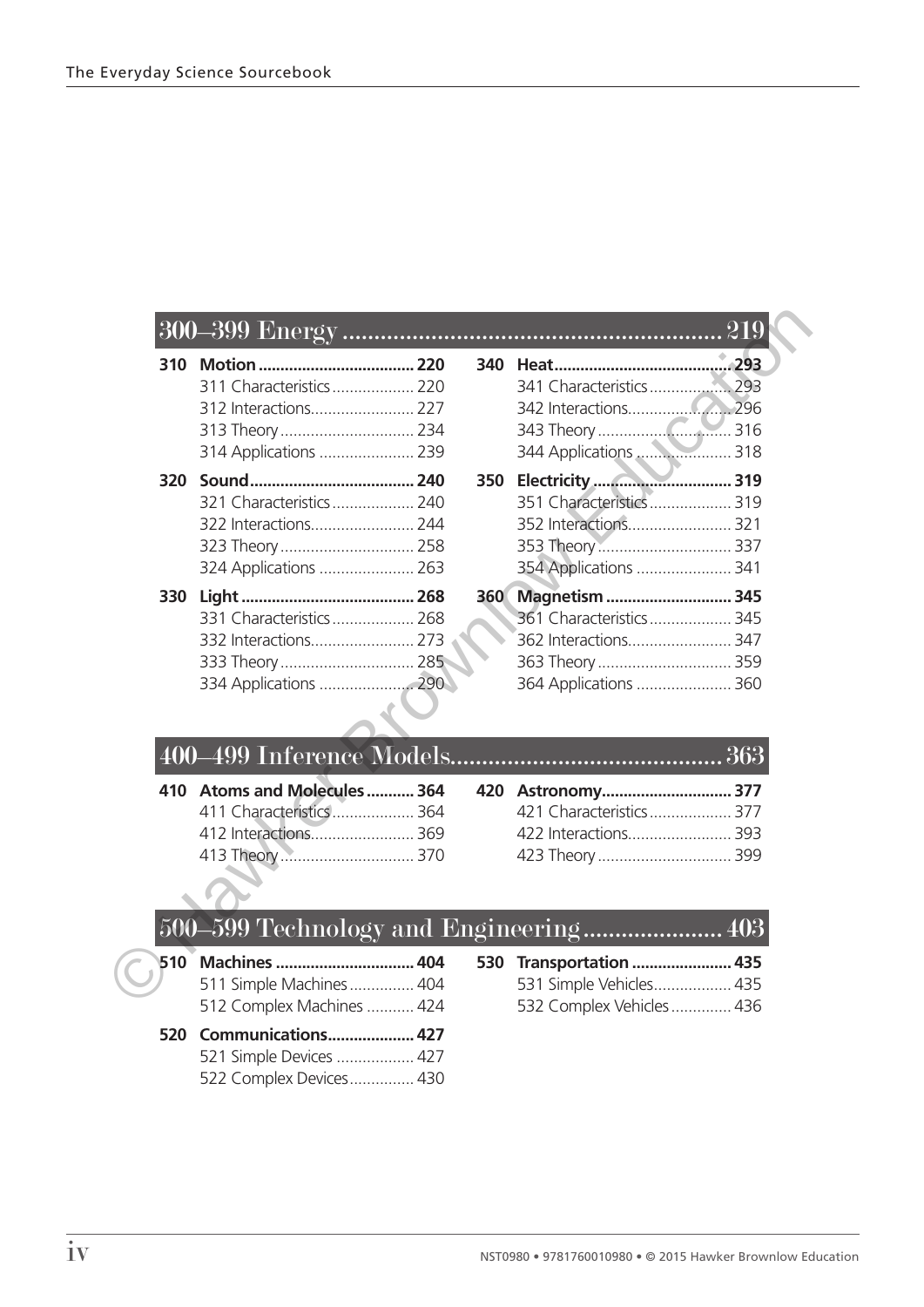## 600–699 Instructional Apparatus, Materials, and Systems ..................................................447 **610 Safety Precautions ................. 448** 611 Guidelines ......................... 448 **620 General Equipment ............... 451** 621 Heat Sources ..................... 451 622 Support Stands .................. 451 623 Glassware .......................... 452 **630 Measuring Systems and Instruments ............................ 453** 631 Measuring Systems ........... 453 632 Measuring Instruments ..... 459 **640 Plant and Animal Containers 465** 641 Planters.............................. 465 642 Vivariums........................... 472 **650 Equipment for Collecting ..... 474** 651 Collections ......................... 474 **Index Guide ......................................................................................................477 Index .................................................................................................................507 CONSINER**

© 2015 Hawker Brownlow Education • 9781760010980 • NST0980 v  $V$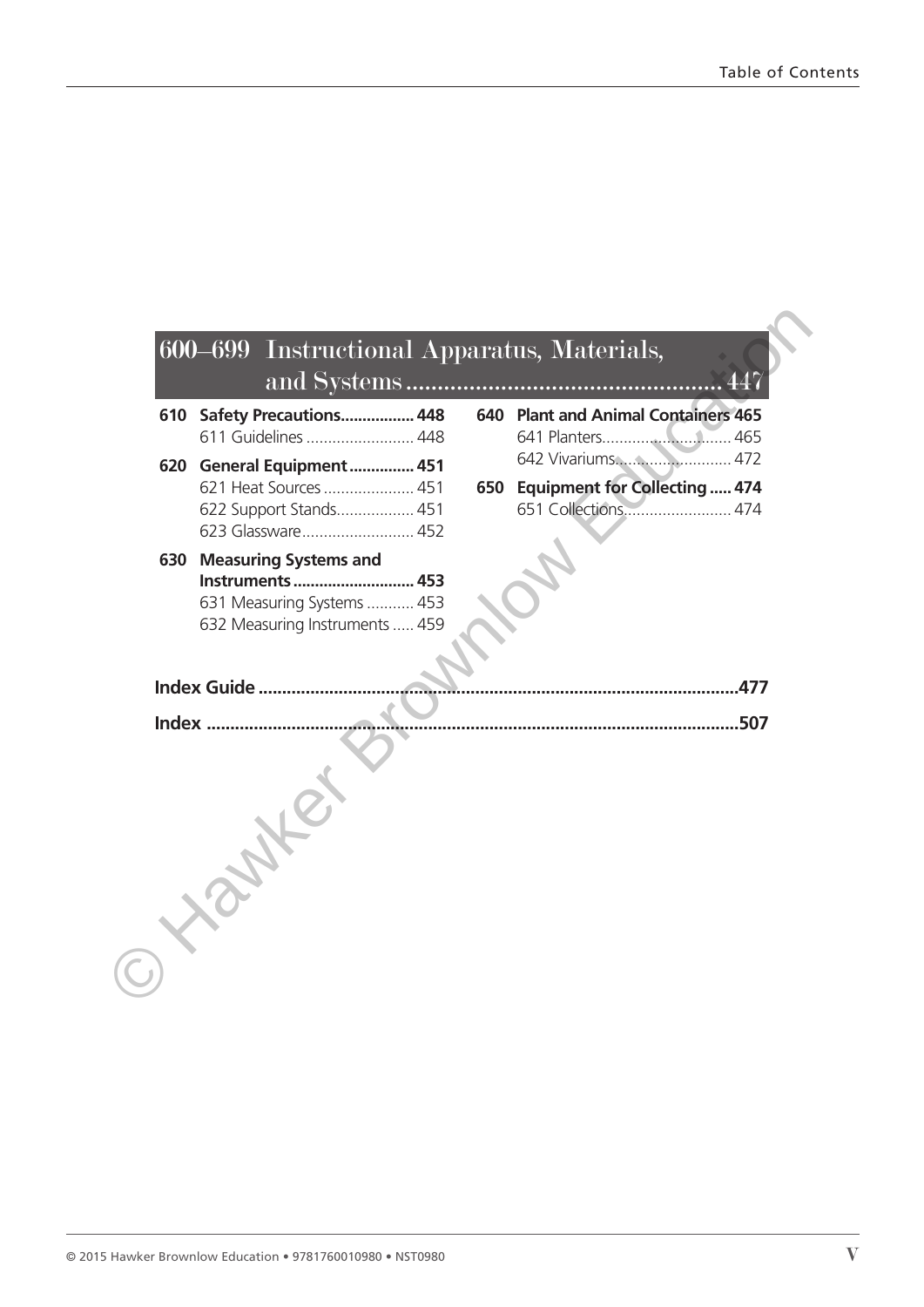## Features of This Sourcebook

This sourcebook is a thesaurus. In contrast to a dictionary or encyclopedia, which format content alphabetically, a thesaurus is a reference work that arranges its content according to conceptual similarities. Its purpose is to enable readers to find specific ideas and to see how the ideas relate to other ideas.

As a thesaurus of science concepts, this book provides easy access to science activities that teach science concepts that correspond to national standards. And it does much more because of the way the science content is organised.

#### **Organisation: Science Content**

The Entry section of this book comprises a number of interlocking science content groupings organised by numerical code system. Entries are arranged in broad science categories to match the Standards. These are subdivided into topics, subtopics, and specific activities, all related to the content being taught.

#### Broad Science Content Categories

Six broad content categories are used to provide a framework for the Entry section the main body of this book. Each of the content categories is coded by numerals in a decimal system.

#### **100–199: Inorganic Matter**

Matter, one of the two great divisions studied by scientists, includes all the materials that occupy space in the world around us. The scientist subdivides the materials into two kinds: inorganic and organic. Inorganic matter is the subdivision that comprises all nonliving materials (e.g., the rocks and minerals above and below the surface of the Earth). This content category includes such directly observable aspects as the physical and chemical properties of matter and the changes in the states of matter (i.e., solid, liquid, gas). NO COLLENCATION IN THE SIGN OF THE SIGN OF THE SIGN OF THE SIGN CONDICTS (THE SIGN AND THE SIGN AREA CONDITED A CONDITED AND CONDITED A SURFACE AND A DESCRIPTION AND A CONDITED AND AN EXTENDIBLE THIS AREA IN A SURFACE THIS

#### **200–299: Organic Matter**

The other subdivision of matter studied by scientists is organic matter. Organic matter is found in all living materials (e.g., the various forms of plants and animals). This content category contains entries that pertain to the directly observable physical and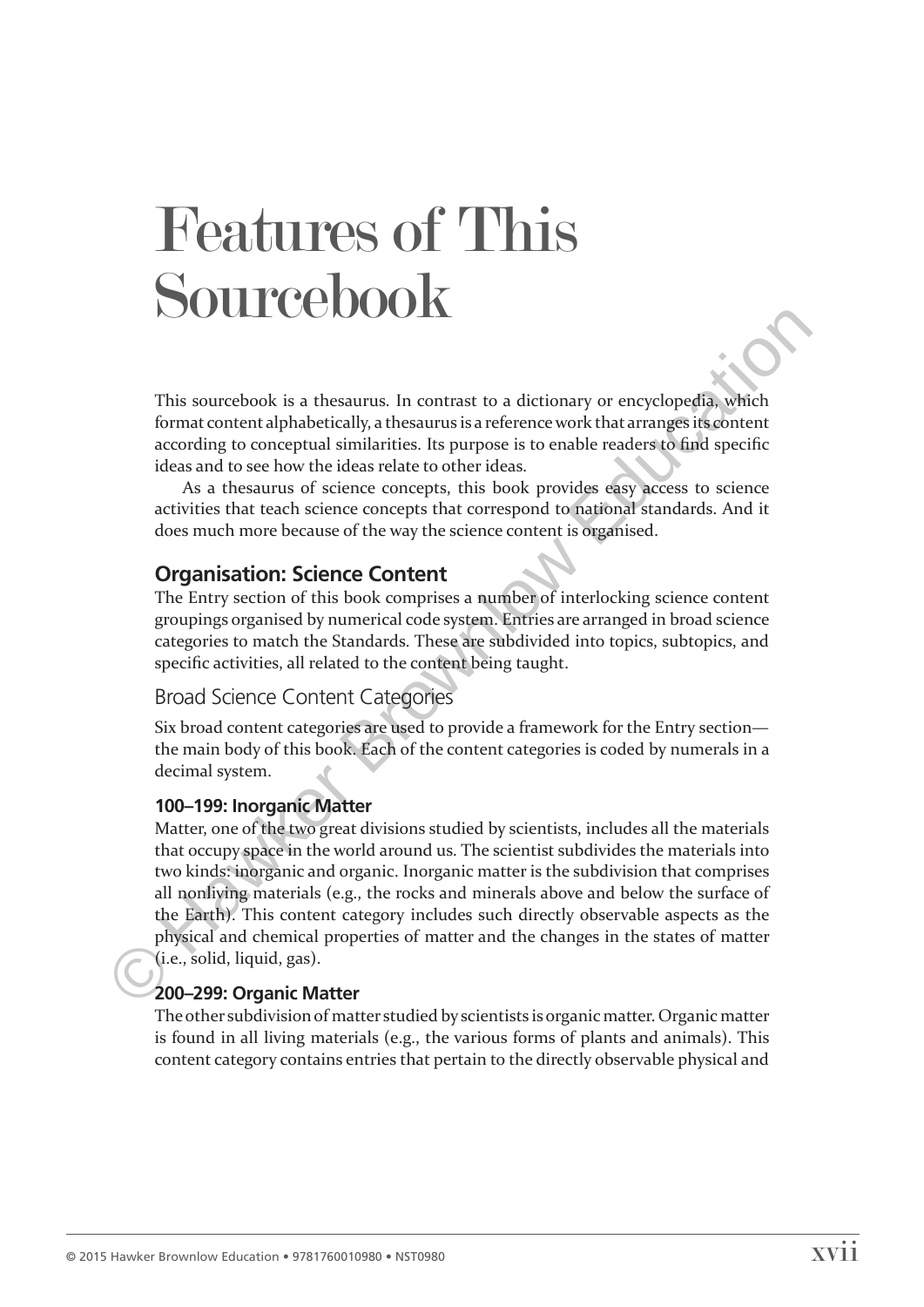chemical properties of living organisms, their growth and response to environmental conditions, and the interrelationships among them.

#### **300–399: Energy**

Energy is the second great division studied by scientists. Energy means the ability to do work. This content category includes entries that pertain to the various forms of energy such as light, sound, and heat.

#### **400–499: Inference Models**

In scientific terms, a model is a theory that describes or explains a phenomenon that cannot be directly observed (e.g., atomic structures, the solar system). This fourth category contains entries that serve to explain phenomena and pertain to ideas derived through indirect means.

#### **500–599: Technology and Engineering**

Technology is the blend of science and invention that aims to increase productivity by rearranging the environment and producing goods. As such, technology is sometimes called *applied science* or *engineering.* This category contains entries pertaining to inventions (e.g., simple machines) developed from the application of scientific principles that, in turn, can be used to further understand basic scientific laws and principles. do work. This content category includes entries that pertain to the various forms of<br>energy such as light, sound, and heat.<br> **400–499:** Inference Models<br>
In scientific terms, a model is a theory that describes or explains

#### **600–699: Instructional Apparatus, Materials, and Systems**

This sixth category contains entries dealing with the preparation of various materials useful in teaching science that have wide application throughout the content categories. This category includes such topics as techniques for cutting and bending of glass to making certain apparatus and construction plans for the construction of measuring devices (e.g., balance and spring scales).

The content numbering system is presented in the Table of Contents.

**1**00 ← Inorganic Matter

**2**00 ← Organic Matter

**3**00 ← Energy

**4**00 ← Inference Models

**5**00 ← Technology and Engineering

**6**00 ← Instructional Apparatus, Materials, and Systems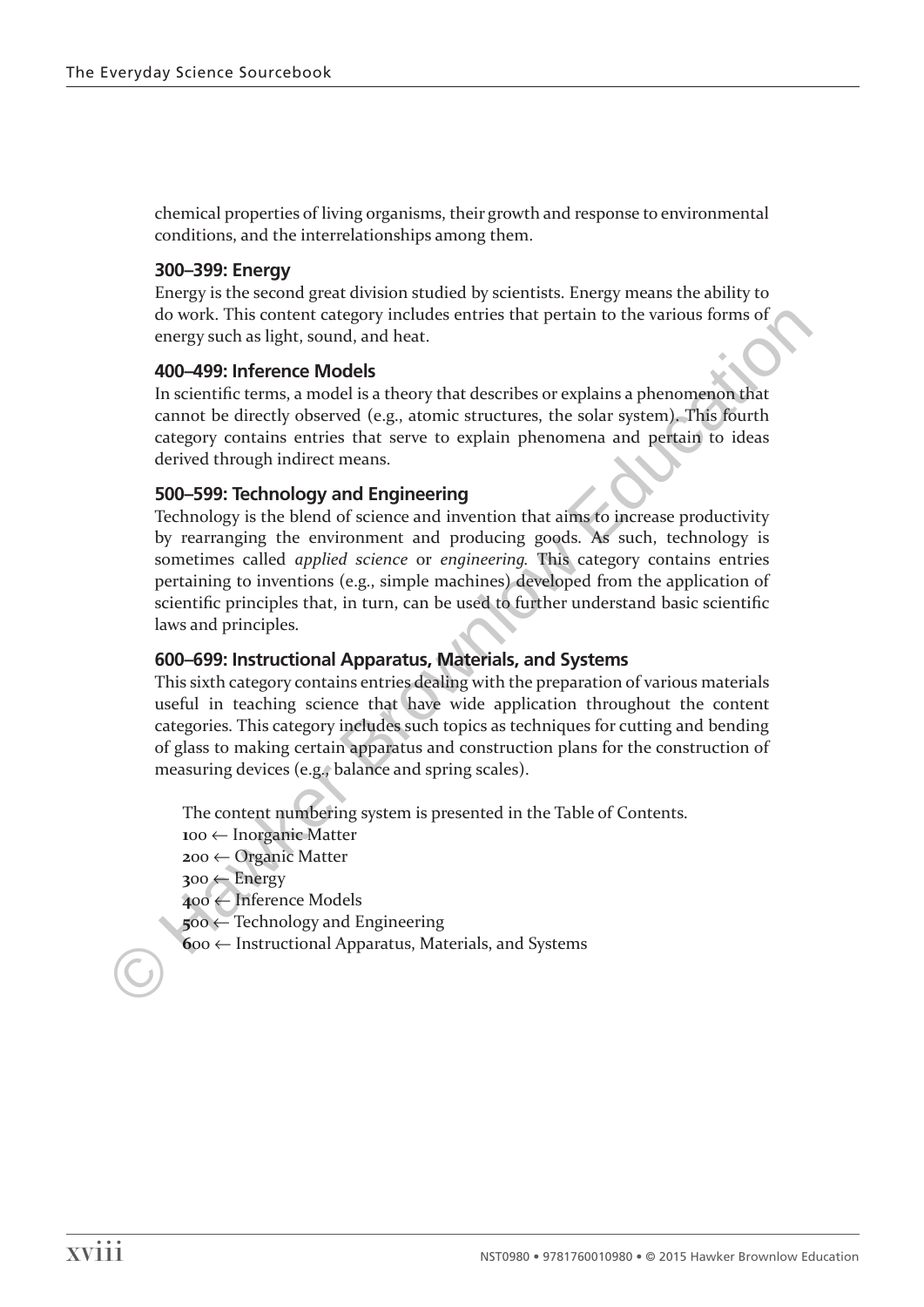#### **Topics**

Each of the six broad science categories is divided into specialized topics. For example, the category *100 Inorganic Matter* is subdivided into six topics that are coded by the second numeral in the series of three numerals.

**1**00 Inorganic Matter

- 1**1**0 ← Solids 1**2**0 ← Liquids 1**3**0 ← Gases
- 1**4**0 ← Earth Science
- 1**5**0 ← Oceans
- 1**6**0 ← Weather

#### **Subtopics**

Within the topical categories, scientific knowledge is subdivided into four subtopics.

- 1. Characteristics: This subtopic contains knowledge that relates to the characteristics or attributes of objects (e.g., size, shape, color, texture, and so on). Generally, this knowledge is descriptive of physical properties of objects.
- 2. Interactions: This second subtopic contains interactive knowledge. Such knowledge describes causes and effects between and among objects.
- 3. Theory: The third subtopic contains knowledge that is speculative (e.g., theories and explanations for observed phenomena).
- 4. Applications: The final subtopic contains activities that are applications of knowledge.

These subtopics are identified by the third numeral in the series of three.

**3**00 Energy

3**4**0 Heat

34**1** ← Characteristics

- 34**2** ← Interactions
- 34**3** ← Theory

34**4** ← Applications

#### **Knowledge of Characteristics**

When we observe, compare, or organise our observations and then describe the results, we make statements such as "insects have three body parts and six legs," "sea water is salty," and "leaves are green." Observing, comparing, and organising processes always produce information that is largely organisational in character. Objects are described for specific attributes that define them as members of a particular class or function: Fish have fins (class), birds have feathers (class), the flower is the part of the plant where seeds develop (function), and machines are devices that make work easier (function). 100 Inorganic Matter<br>
101  $\sim$  Solids<br>
120  $\leftarrow$  Liquids<br>
120  $\leftarrow$  Liquids<br>
120  $\leftarrow$  Liquids<br>
120  $\leftarrow$  Liquids<br>
120  $\leftarrow$  Liquids<br>
160  $\leftarrow$  Weather<br>
Subtopics<br>
1. Characteristics: This subtopic contains knowledge that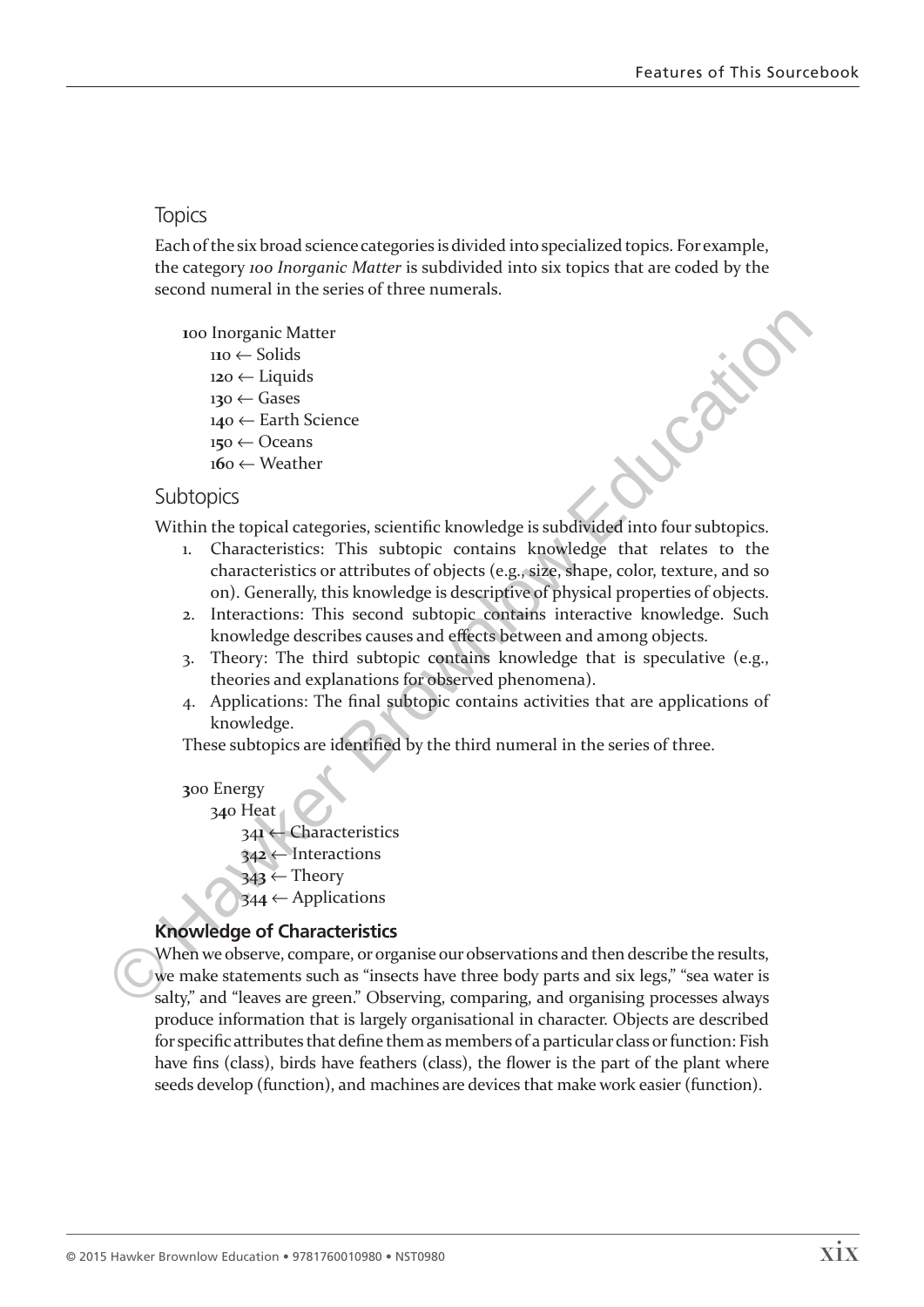# 110 Solids

#### **111 Characteristics**

*Generalization I.* Solid is one of three states of matter.

> *Contributing Idea.* Solids melt into liquids; liquids freeze into solids.

**Observing melting and freezing (solid 01 ↔ liquid). Caution: The procedure of melting solder or lead should be demonstrated by the teacher and not done by the students.** With guidance and appropriate safety precautions, students can see solder or lead (fish weight) melt in a tin can held with pliers. After letting students describe what happens in each case, you might tell them that whenever a solid changes to a liquid, it is said to be melting*.* When each pan is removed from the heat and placed in a bowl of ice water, students will see the liquid change back to a solid. Tell them that this change is called freezing, even though the substance might not feel cold to the touch. You might want to demonstrate that some organic solids can also melt and freeze: a piece of paraffin; a cube of sugar; a pat of butter or margarine. **Aa Bb**

**Determining the melting point of different solids.** Students can harden some olive oil in a jar by placing it in a refrigerator for one day. When hard, set the jar of oil in a sunny place. As the oil starts to melt, tip the jar so that the students can take the oil's temperature. Have them record the melting point, then follow the same procedure using margarine, butter, lard, ice, and **02 Ce Da** ice cream. The different materials can be seriated by their melting points.

**Observing changes of state: ice (solid 03 ↔ liquid).** Have students watch ice cubes melt in dishes placed in different parts of the classroom. After seeing which melts fastest, students should try to explain why (usually the cause is heat). Challenge the students to bring a solid ice cube to school from home. (They will have to be inventive to keep it from melting.) Discuss factors that contributed to those that were brought successfully to school. Next, challenge students to devise ways to make ice cubes that are spherical, hollow, or various other shapes. They might discover that the shape (i.e., amount of surface area) influences the rate at which each melts. For controlled comparisons, differently shaped ice of equal volumes can be made by pouring equal amounts of water into paper cups with flat bottoms and pointed bottoms, various candy cups, cookie molds, round lids or covers, or tall cylinders. Set the frozen shapes on dishes in the same locations to keep temperature conditions the same. Students can record and compare the time it takes each to melt. **Aa Gb** Controllaring (asses). Solutis met into the section of the section of the section of the section of the section of the section of the section of the section of the section of the section of the section of the section of t

#### *Generalization II.* Solids have identifiable characteristics.

*Contributing Idea A.* Our senses can be used to identify solids.

**Seeing and describing some characteristics of some solids.** The visual properties of objects that can be selected and **04 Aa Ba Ca**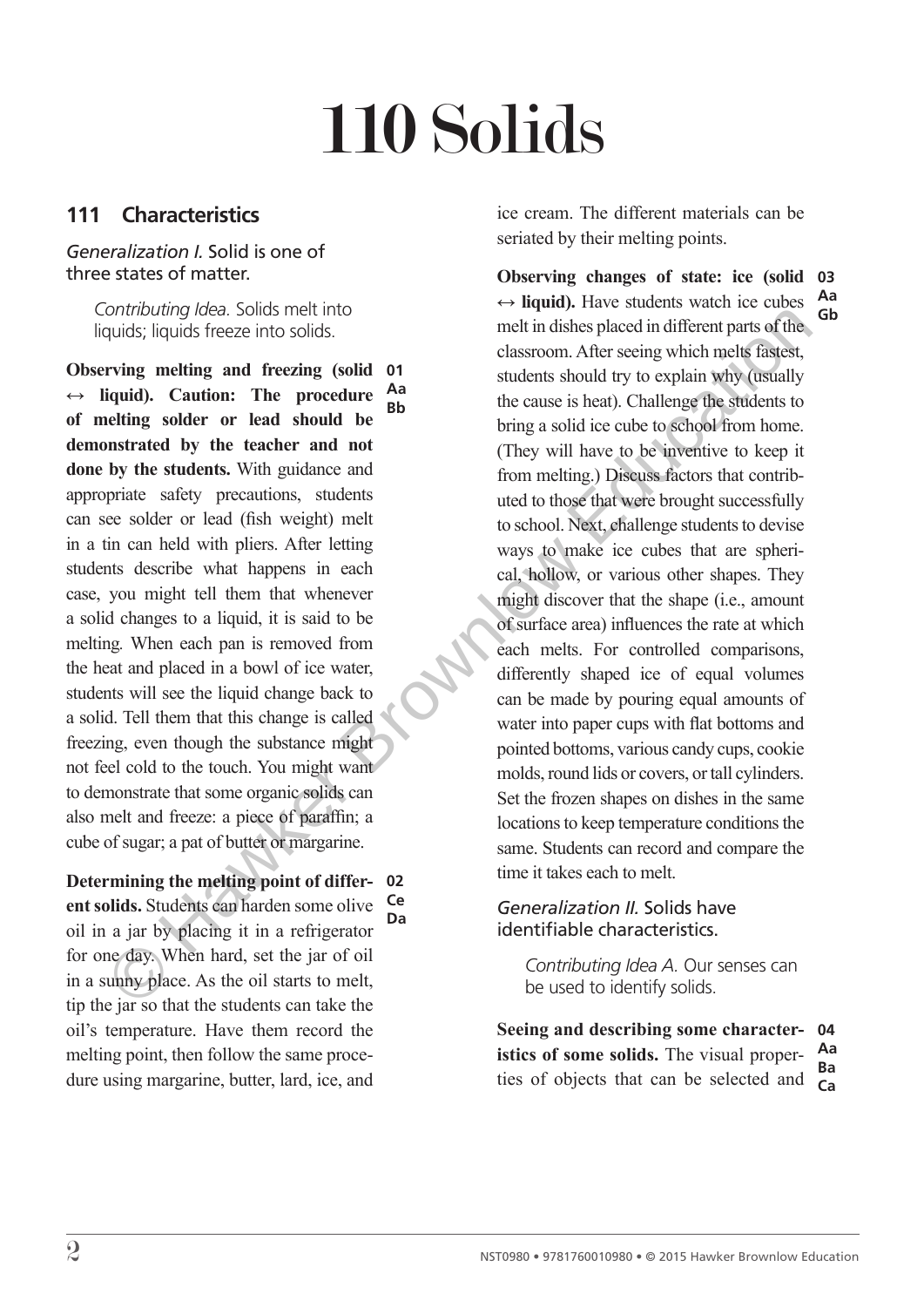controlled in instructional situations are size, shape, color, and pattern. Although students might begin with grossly different objects, fine discriminations can be later used to sharpen perceptual awareness. Fine discriminations might involve examination of closely matching lengths of sticks, serrations or venation of leaves, complex designs, or shades or tones of colors.

- **a.** *Clue Given*: Show students a leaf. Have them find a matching leaf (on the basis of shape) from a collection of differently shaped leaves.
- **b.** *Clue Given*: Buttons, coins, or other small objects can be glued to heavy cardboard. Ask students to find the two objects that are alike. Finer discriminations among the objects can be developed by selecting ones that are more closely alike.
- **c.** *Clue Given:* String beads (identical in size and color but different in shape) on a string. Every time you string a bead, have a student string a matching one.
- **d.** *Clue Not Given:* Prepare a collection of polished, colored stones of similar size (include two stones that are identical in color). Ask students to find the two that look the same on the basis of color.
- **e.** *Clue Not Given:* Prepare a set of objects that vary in size but that are the same in shape and color.

Have students match identical objects by size.

**Feeling and describing some character-05 istics of some solids.** Tactile properties have the greatest range of instructional **Ba**  possibilities. Materials can be selected to emphasize such aspects as size, shape, or textures (e.g., roughness, stickiness, softness, sharpness, etc.). **Ab Ca**

**a.** *Clue Given:* Prepare about eight squares of sandpaper, identical in size, but different in grade (i.e., roughness). Place the squares in a Feely Box (see Figure 111.05). Give students another square that matches the roughness of those in the box. Ask them to find the matching square. For finer discriminations, you might try using different grades of emery paper. Lead to sharp in preceptual aware-<br>
and the terminations might involve<br>
Fine discriminations might involve<br>
Fine discriminations might involve<br>
Secret designs, or shades or tones of<br>
Secret designs, or shades or tones of<br>



**Figure 111.05**

**b.** *Clue Not Given:* Place about six wooden dowels of equal length but of different diameters within a Feely Box. Include two dowels of identical diameters. Have students use their sense of touch to locate the two that feel the most alike.